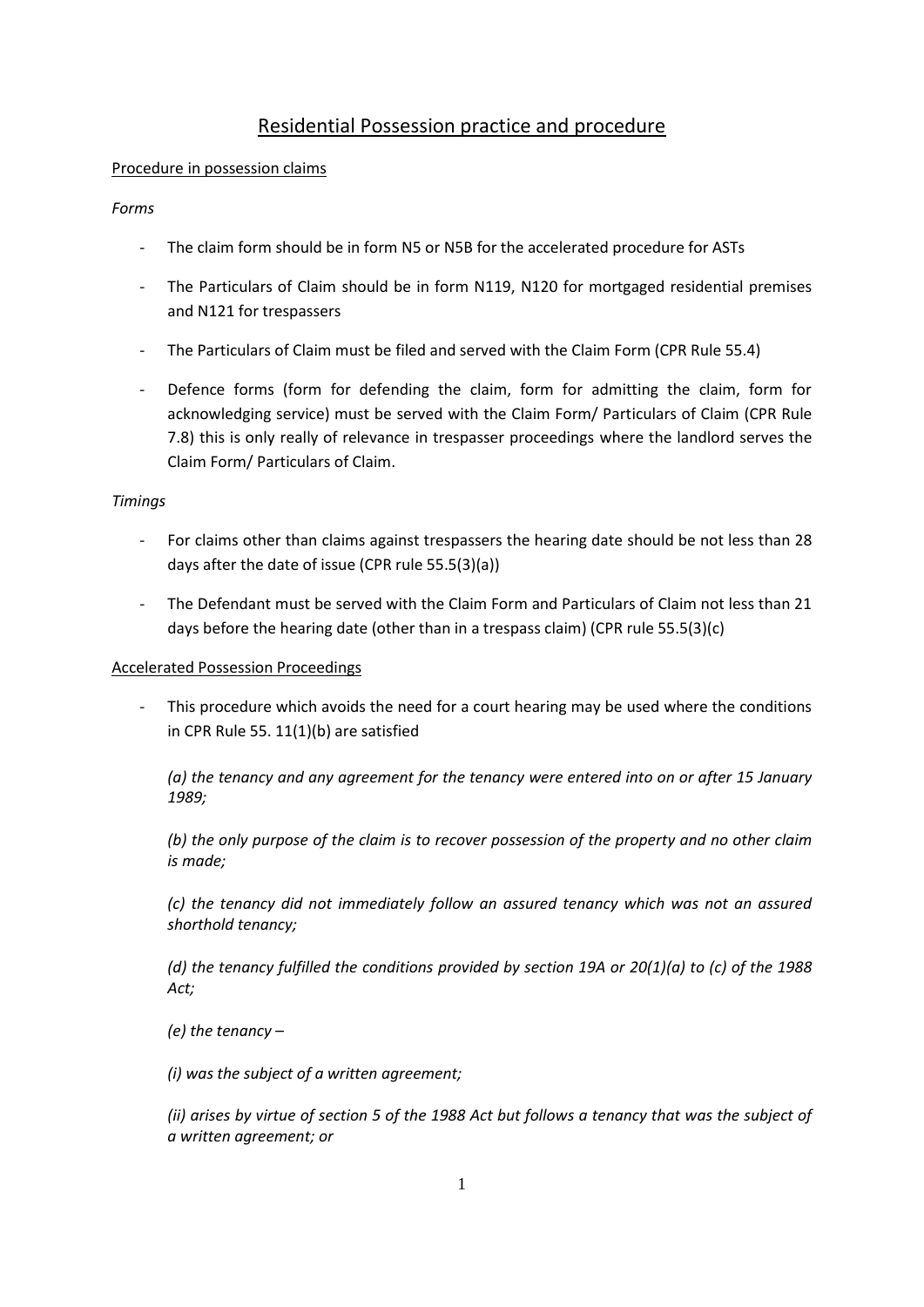*(iii) relates to the same or substantially the same property let to the same tenant and on the same terms (though not necessarily as to rent or duration) as a tenancy which was the subject of a written agreement; and*

*(f) a notice in accordance with sections 21(1) or 21(4) of the 1988 Act[5](http://www.justice.gov.uk/guidance/courts-and-tribunals/courts/procedure-rules/civil/contents/parts/part55.htm#f1003) was given to the tenant in writing.*

*(2) If the tenancy is a demoted assured shorthold tenancy, only the conditions in paragraph (1)(b) and (f) need be satisfied.*

- the Claim form should be Form N5B
- there must be strict compliance with the above conditions
- if the tenant wishes to oppose the claim he must file a defence within 14 days of service of the claim form in form N11B

### Tenancies under the Housing Act 1988

A tenancy under which a dwelling house is let as a separate dwelling is an assured tenancy provided that:

- The tenant or each of the joint tenants is an individual
- The tenant or at least one of the joint tenants occupies the dwelling house as his only or principal home
- The tenancy is not within the exceptions in part 1 of schedule 1 to the Housing Act 1988
- Part 1 of schedule 1 provides that the following cannot be assured tenancies:
	- **•** Tenancies entered into before commencement  $(15<sup>th</sup>)$  January 1989)
	- Tenancies under which the annual rent exceeds £100,000

It is worth noting that the rent threshold increased to  $£100,000$  as of  $1<sup>st</sup>$  October 2010 such that many existing tenancies became Assured Tenancies as at this date.

- Tenancies at a low rent
- Business Tenancies
- Licensed Premises
- Tenancies of agricultural land or agricultural holdings
- Lettings to students
- Holiday Lettings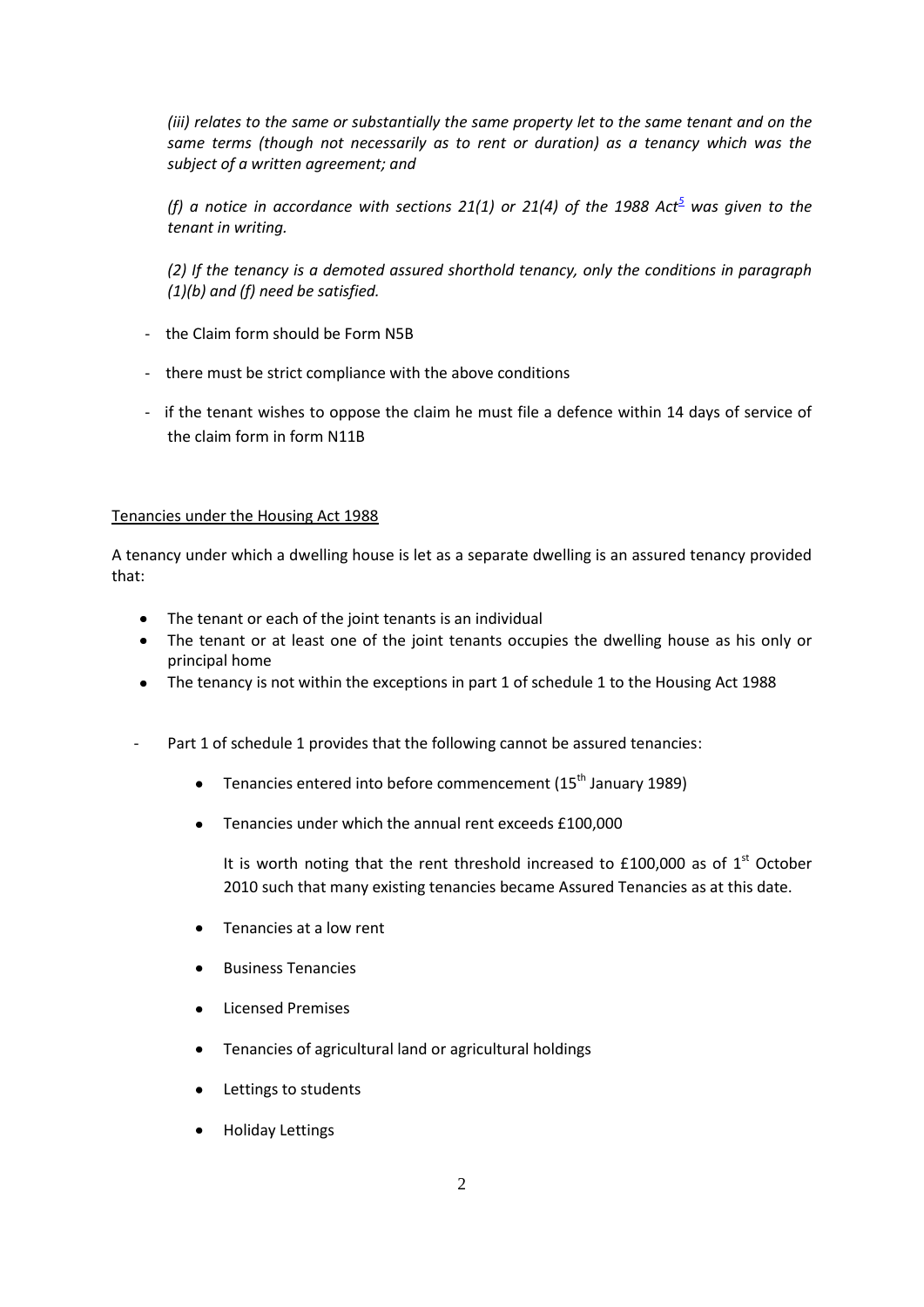- Resident Landlords
- Crown Tenancies
- Local Authority Tenancies
- Transitional cases

#### Grounds for Possession

- The grounds for possession for both assured and assured shorthold tenancies are found in Schedule 2 to Housing Act 1988

#### Possession using s.8 notice

#### The notice

- During a fixed term tenancy the landlord must establish that ground 2, 8 or 10-15 inclusive is made out as well as that the lease reserved a right on re-entry in respect of the ground relied upon (section 7(6) Housing Act 1988)
- Notice must be served on the tenant in the prescribed form (Assured Tenancies and Agricultural Occupancies (Forms) Regulations 1997/194)
- The notice must:
	- specify the grounds on which the landlord intends to bring possession proceedings
	- state that proceedings will not begin after a date specified in the notice
	- state that proceedings will not begin later than 12 months from the date of service of the notice
- The dates for the commencement of proceedings vary according to the ground relied upon but run from the date of service of the s.8 notice and not from the date the notice was signed
- The court may alter or add to the grounds specified and may dispense with notice altogether if it is just and equitable to do so the court may also accept a notice that is 'short'
- There is however no such discretion where possession is sought on the basis of ground 8 of Schedule 2

### Rent Arrears

- It is always worth pleading grounds 8,10 and 11 in case the tenant pays off sufficient arrears before the hearing to bring the amount outstanding to under two months rent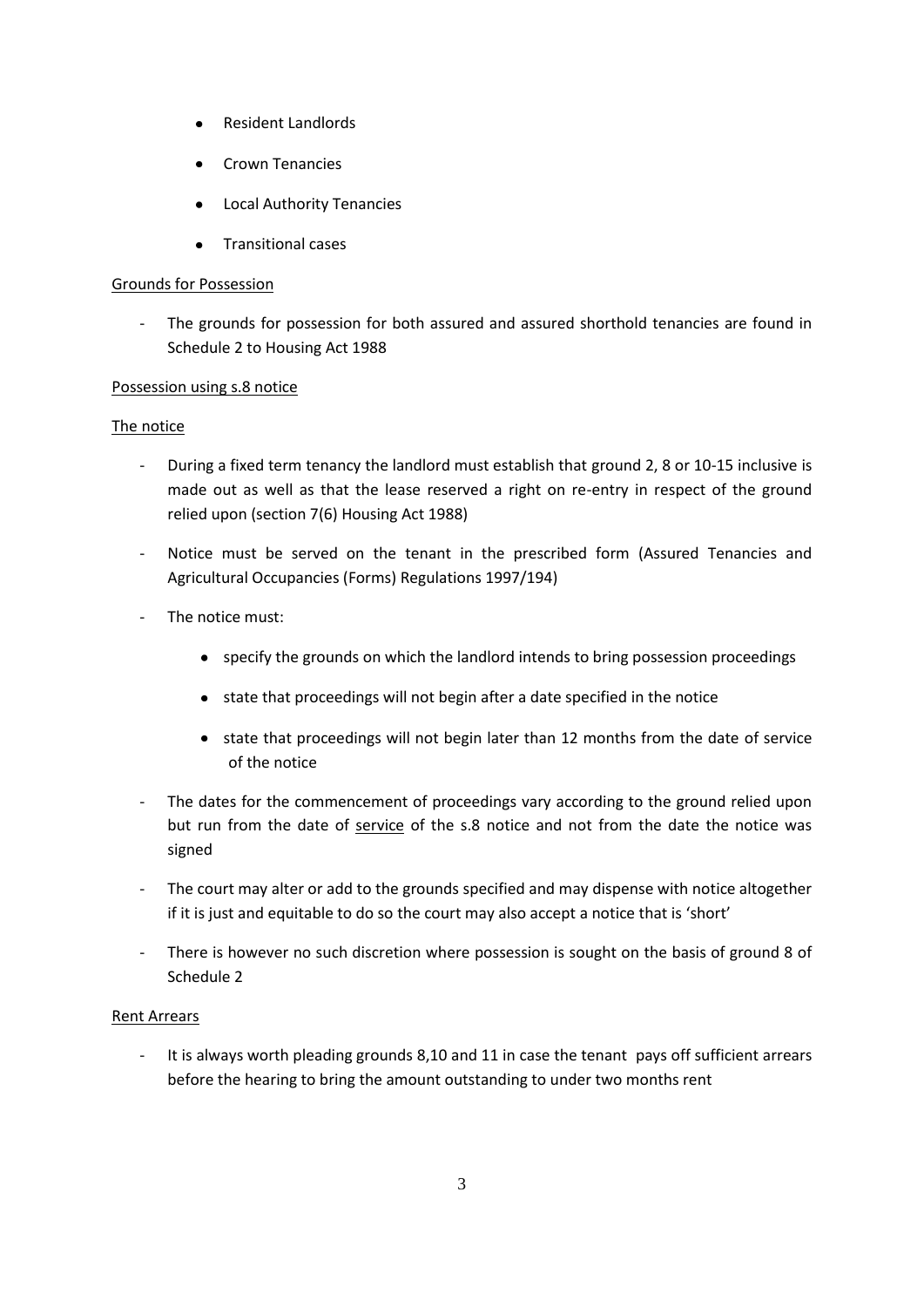- If relying on ground 8 it is worth either having a witness at the hearing or a witness statement dated either the evening before or the day of the hearing confirming the current arrears

### Possession using a s.21 notice

- Additional means of terminating an assured shorthold tenancy ("AST")
- There is no prescribed form although the notice must be in writing

# *Fixed term AST s.21(1)*

- Two months notice may be given before or on the day the tenancy comes to an end but must not determine on a date prior to the expiry of the fixed term

# *Periodic AST s.21(4)*

- The notice must specify a date but it is not necessary to specify a calendar date (*Lower Street Properties Ltd v Jones* [1996] 2 E.G.L.R 67);
- The date specified must be the last day of a period of the tenancy (for a statutory periodic tenancy s.5(3)(d) provides that it is one 'under which the periods of the tenancy are the same as those for which rent was last payable under the fixed term tenancy)
- The date specified must not be earlier than the earliest day on which the tenancy could have been determined by notice to quit
- The notice must state that possession is required by virtue of s.21 *after* the date specified
	- 'At the end of a period of your tenancy' meant the same thing as after and is a valid notice (*Notting Hill Housing Trust v Roomus* [2006] EWCA Civ 407)
	- 'On the last day of a period' will invalidate the notice (*McDonald v Fernandez* [2003] EWCA Civ 1219)
- The Court of Appeal (*Notting Hill Housing Trust v Roomus* [2006] EWCA Civ 407) has approved the following formula

*'I give you notice that I require possession of the dwelling-house known as [the address] after the day on which a complete period of your tenancy expires next after the end of two months from the service of this notice'*

# Tenancy Deposit Protection Schemes

Since  $6<sup>th</sup>$  April 2007 a landlord must place any deposit taken in respect of a shorthold tenancy into one of the approved tenancy deposit protection schemes (Housing Act 2004 sections 212-215)

### Key points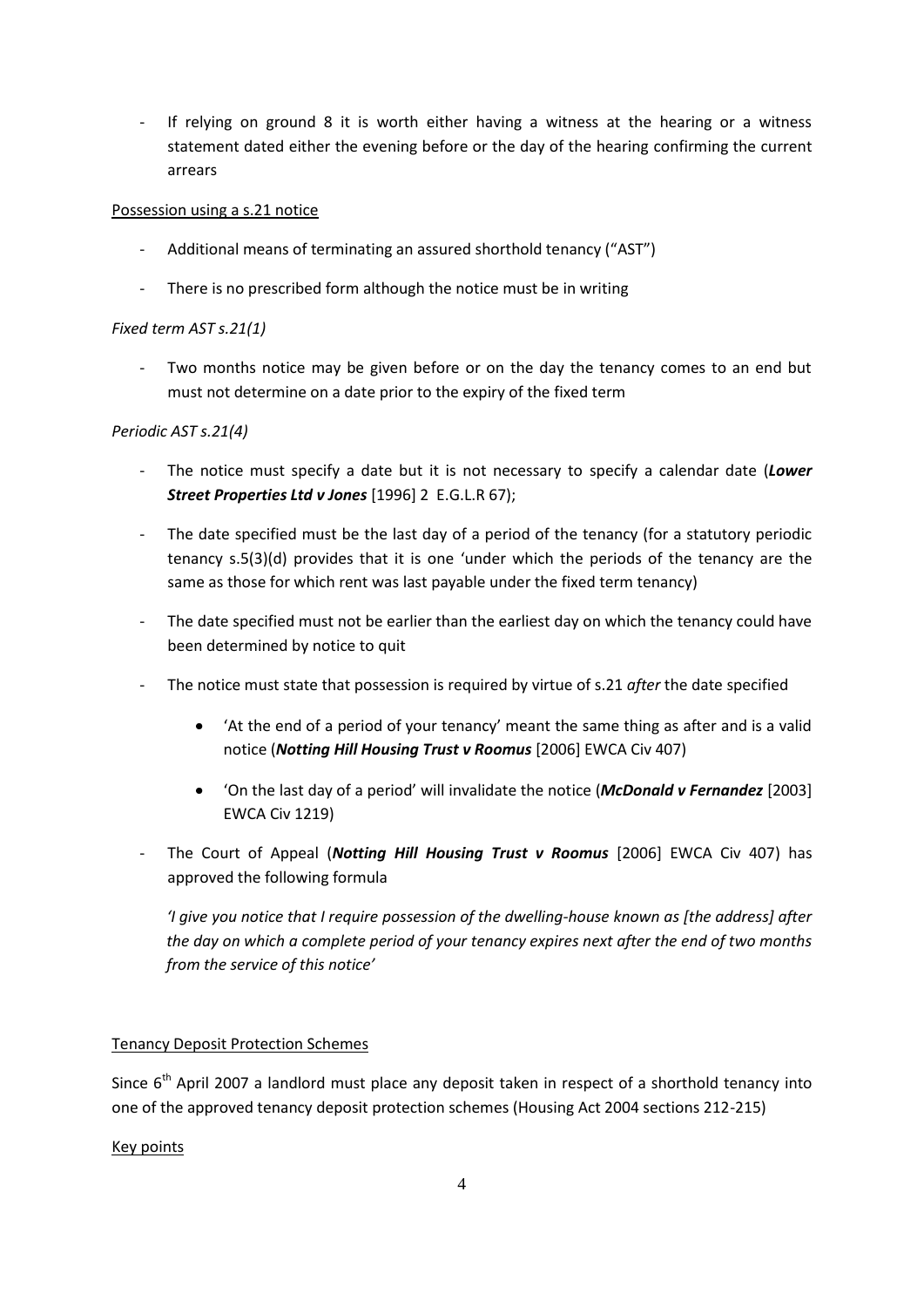- A landlord is not able to serve a section 21 notice if the deposit is not protected (s.215(1) Housing Act 2004)
- It is not clear whether a tenancy which became an AST as a result of the rent threshold increase falls within s.215(1). It has been successfully argued that as s.215(1) refers to a deposit 'paid in connection with a shorthold tenancy' it does not apply to a deposit paid in connection with a common law tenancy which later became a shorthold tenancy, this also fits with the Department of Communities and Local Government's current guidance<sup>1</sup>. However the point is yet to be conclusively determined and the contrary is certainly arguable
- Where a tenant makes a claim for three times the deposit under s.214 the following points are now clear:
	- The landlord will not be required to pay three times the deposit if he pays the deposit into a scheme before the date of the hearing, although there may be costs consequences (*Draycott v Hannells Letting Ltd (t/a Hannells Letting Agents* [\[2010\]](http://login.westlaw.co.uk/maf/wluk/app/document?src=doc&linktype=ref&&context=28&crumb-action=replace&docguid=IEBE977B0185411DF957DD28C8DA0BAC6)  [3 All E.R. 411 and](http://login.westlaw.co.uk/maf/wluk/app/document?src=doc&linktype=ref&&context=28&crumb-action=replace&docguid=IEBE977B0185411DF957DD28C8DA0BAC6) *Tiensia v Vision Enterprises Ltd (t/a Universal Estates* [\[2011\] 1 All](http://login.westlaw.co.uk/maf/wluk/app/document?src=doc&linktype=ref&&context=28&crumb-action=replace&docguid=I7BCA5390EDF211DFA051A4B166A89890)  [E.R. 1059\)](http://login.westlaw.co.uk/maf/wluk/app/document?src=doc&linktype=ref&&context=28&crumb-action=replace&docguid=I7BCA5390EDF211DFA051A4B166A89890)
	- It also seems, perhaps strangely given that purpose of the scheme, that a claim under s.214 cannot be brought after the tenancy has been determined (*Gladehurst Properties Limited v Farid Hashemi* [2011] EWCA Civ 604)

### Trespassers

CPR Rule 55.1(b) defines a possession claim against trespassers' as:

*'a claim for the recovery of land which the claimant alleges is occupied only by a person or persons who entered or remained on the land without the consent of a person entitled to possession of that land but does not include a claim against a tenant or sub-tenant whether his tenancy has been terminated or not'*

### *Key points:*

 $\overline{a}$ 

- For the purposes of part 55 a trespasser does not include a claim against a former tenant or sub tenant and is limited to persons who entered and remained on the land without permission
- The particulars of claim (form N121) and any witness statements must be filed and served with the claim form (CPR rule 55.5(2))

<sup>&</sup>lt;sup>1</sup> http://www.communities.gov.uk/housing/privaterentedhousing/annualrentalthreshold/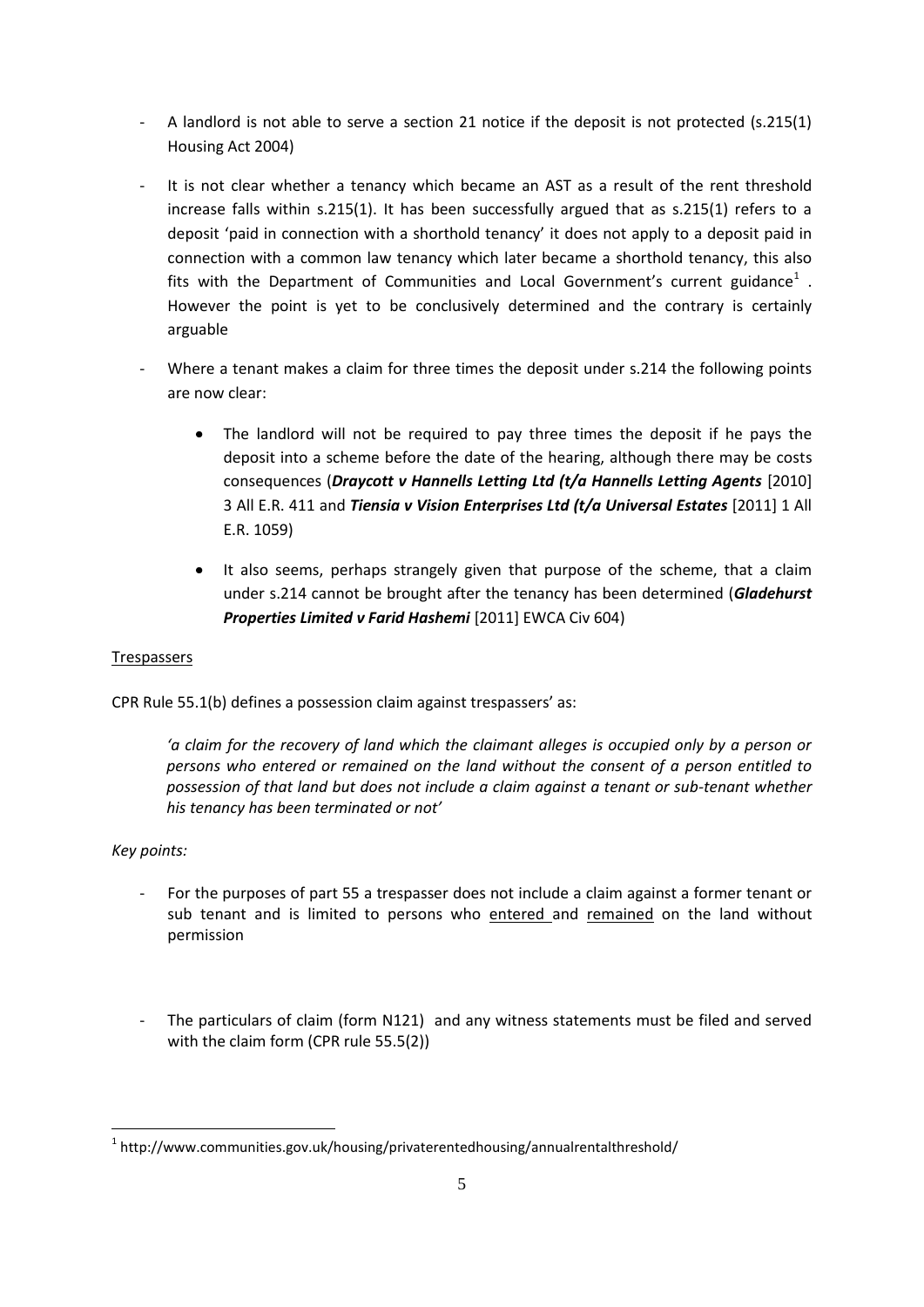- Defence forms (form for defending the claim, form for admitting the claim, form for acknowledging service) must be served with the Claim Form/ Particulars of Claim (CPR Rule 7.8)
- For residential premises there must be five *clear* days between service and the hearing for non residential premises there must be *two* clear days between service and the hearing (CPR rule 55.5(2))
- If the claim includes persons unknown they must be served in accordance with CPR rule 55.6 by
	- Attaching copies of the claim form, particulars of claim and any witness statements to the main door or some other part of the land so that they are clearly visible; and
	- if practicable, inserting copies of those documents in a sealed transparent envelope addressed to 'the occupiers' through the letter box; or
	- placing stakes in the land in places where they are clearly visible and attaching to each stake copies of the claim form, particulars of claim and any witness statements in a sealed transparent envelope addressed to 'the occupiers'
- The certificate of service should state that service was in accordance with CPR rule 55.6 and detail the methods used
- Possession should be forthwith (*McPhail v Persons Unknown* [1973] Ch.447)

### Rent Act Tenancies

No new Rent Act tenancies can be granted after 15 January 1989 but there are still some around

#### *Key points:*

- Cannot terminate a Rent Act Tenancy by using any of the methods in the Housing Act 1988
- To obtain possession the Landlord must establish that the contractual tenancy has been determined AND that there are statutory grounds for possession
- For a fixed term tenancy the landlord must either wait for the term to come to an end or establish that the contractual tenancy has come to an end by other means (for example forfeiture)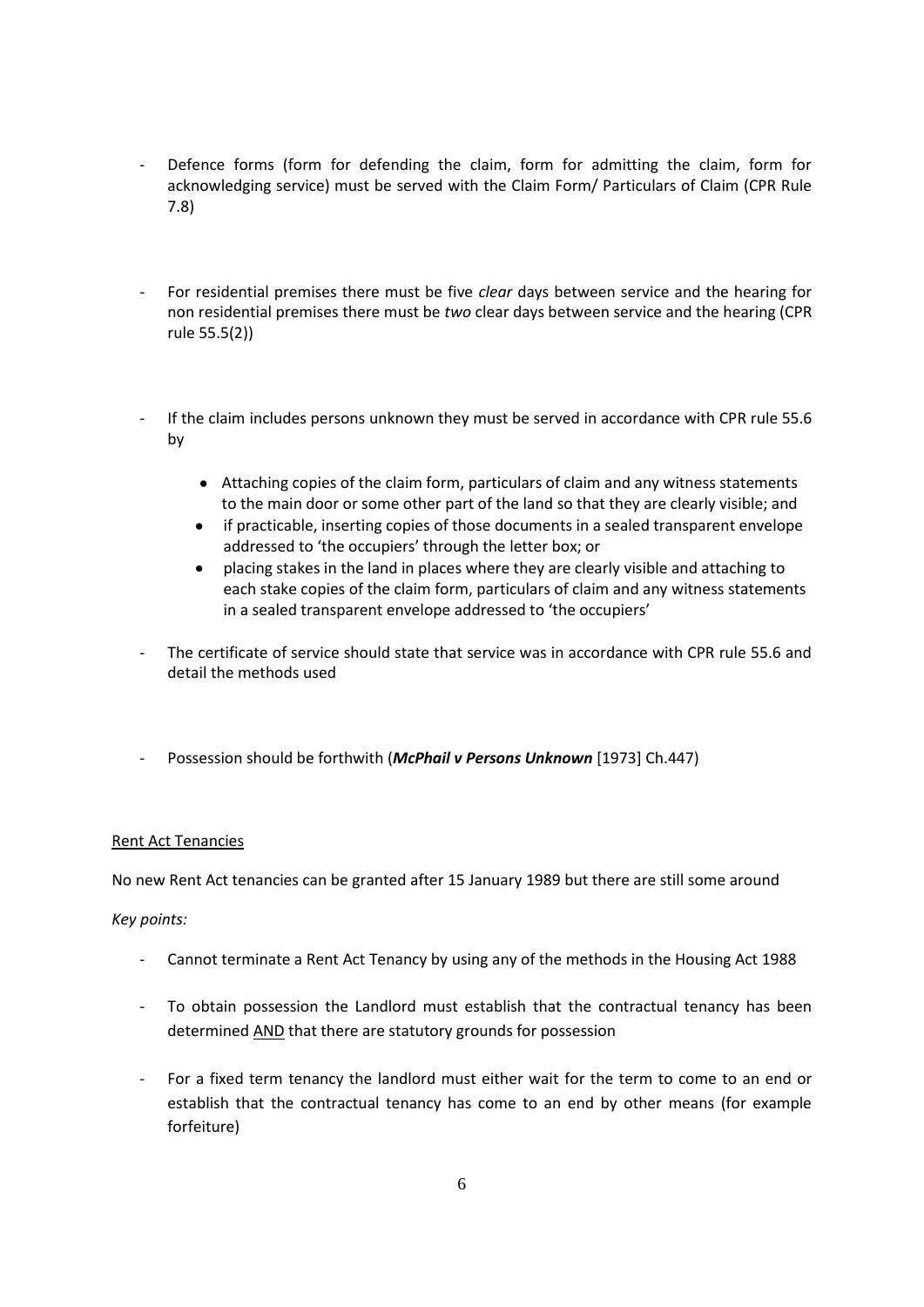- For a periodic protected tenancy the contract may be determined by a notice to quit
- The grounds for possession are set out in Schedule 15 Rent Act 1977

# Some key provisions to bear in mind

# *Section 48 Landlord and Tenant Act 1987*

- If a landlord fails to provide the tenant with an address in England and Wales at which notices may be served any rent or services charges are treated as not due at any time before the landlord complies with this section
- The notice must be in writing (*Rogan v Woodfield Building Services Ltd* [1995] 1 E.G.L.R 72)
- The landlord should serve the notice prior to commencing a claim
- Interest will not accrue until the section has been complied with
- Where the address of a landlord within England and Wales is stated without qualification in the written tenancy agreement s.48 is satisfied (*Rogan v Woodfield Building Services Ltd* [1995] 1 E.G.L.R 72)
- Note that a section 48 notice must be served prior to a section s notice (Marath v *MacGillivary* (1996) 28 H.L.R 486
- Failure to serve a notice under this section does not destroy the right to claim rent otherwise due before service of the notice

## *Section 47 Landlord and Tenant Act 1987*

- Written demands from a landlord to a residential tenant for sums due under the lease must contain an address at which notices may be served on the landlord. Any part of the amount demanded which consists of a service or administration charge shall be treated for all purposes as not due at any time before the landlord provides an address for service
- The landlord should serve such a notice prior to commencing the claim
- Interest will not accrue until the section has been complied with
- Failure to serve a notice under this section does not destroy the right to claim sums otherwise due before service of the notice

# *s.167 Commonhold and Leasehold Reform Act 2002*

- A landlord of a long lease of a dwelling may not exercise a right of re-entry of forfeiture for non payment of rent, services charges or administration charges unless the unpaid amount exceeds the prescribed amount ( $£350.00^2$ ) or has been payable for more than a prescribed period (3 years)

### *Section 81 Housing Act 1996*

 $\overline{a}$ 

A landlord cannot serve a s.146 notice or exercise a right of re-entry or forfeiture for nonpayment of service charges unless it is finally determined that the service charge is payable or the tenant has admitted that it is so payable

<sup>&</sup>lt;sup>2</sup> Rights of Re-entry and Forfeiture (Prescribed sum and Period) (England) Regulations 2004/3086